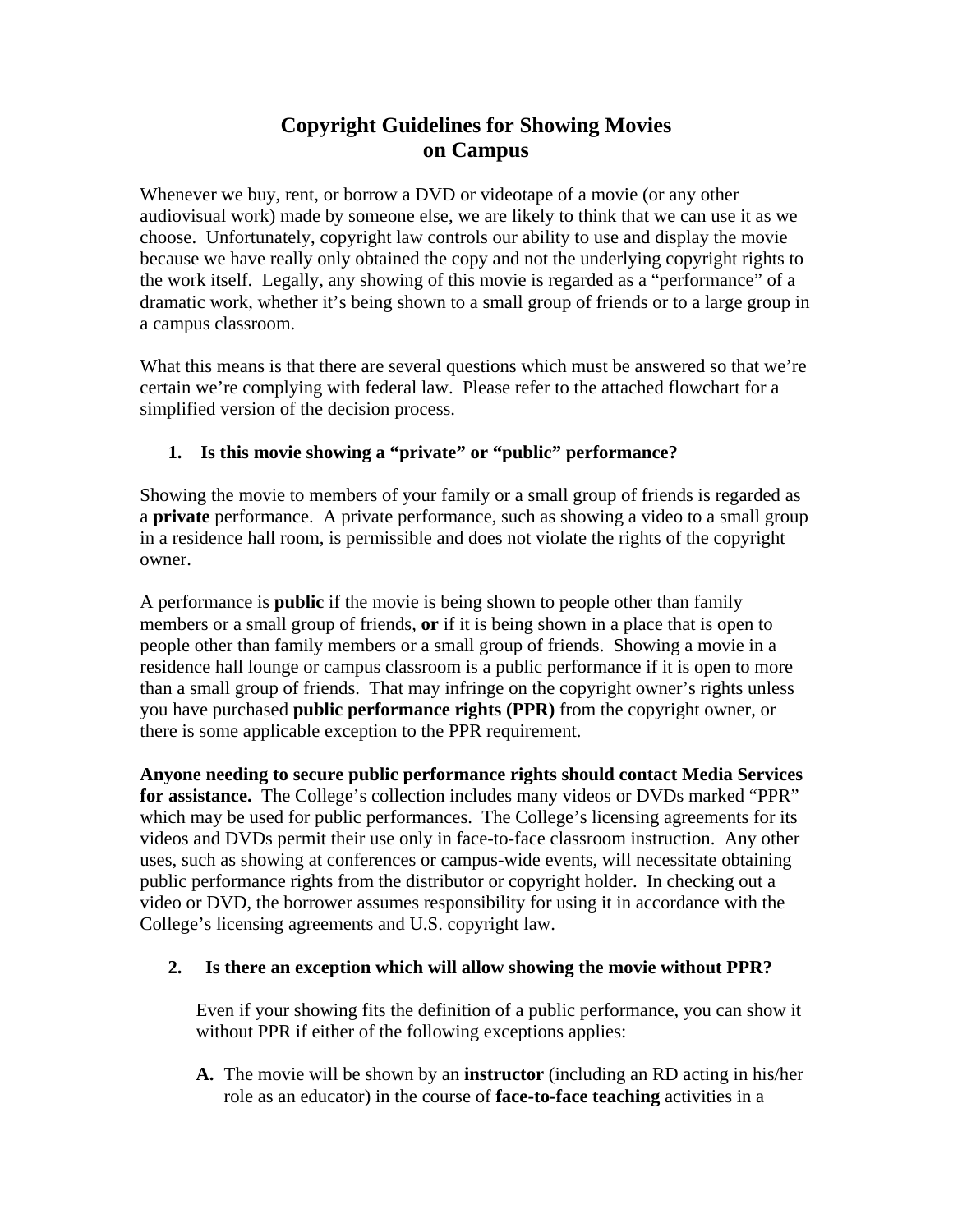classroom or similar place devoted to instruction. The showing must be for discussion of the movie. The copy of the movie being shown must have been **instructional purposes** (not for recreation, entertainment, or general cultural value) with the instructor or a student leader **personally present**. Typically, the movie must **directly relate to a course's curricular goals** as described in the course syllabus. A showing by an RD should include an introduction and **lawfully made**. A legal copy purchased or rented from a store or distributor or borrowed from a library may be used. **A movie taped or recorded from television or copied without permission may not be used**.

**B.** The movie you will be showing is in the "public domain." Generally, this means that no person or organization has any proprietary interest such as a copyright or that any copyright to the movie has expired. Even movies which are quite old may still be protected by copyright. It's often difficult to determine whether a film is in the public domain, but helpful information is found at:

http://www.desertislandfilms.com/ http://emol.org/movies/freemovielist.html http://www.moviesfoundonline.com/public\_domain.php http://movies.magnify.net/ http://www.openflix.com/ http://www.fesfilms.com/masters.html

**Bottom Line:** Copyright law does not permit a public performance of a movie unless one of these exceptions applies or public performance rights are obtained. There is no general "educational," "nonprofit," or "free of charge" exception. This means that most movie showings outside the context of face-to-face classroom teaching will require you to have PPR. No admission fee may be charged for a movie showing nor may the movie showing be publicized to the general campus unless public performance rights have been secured.